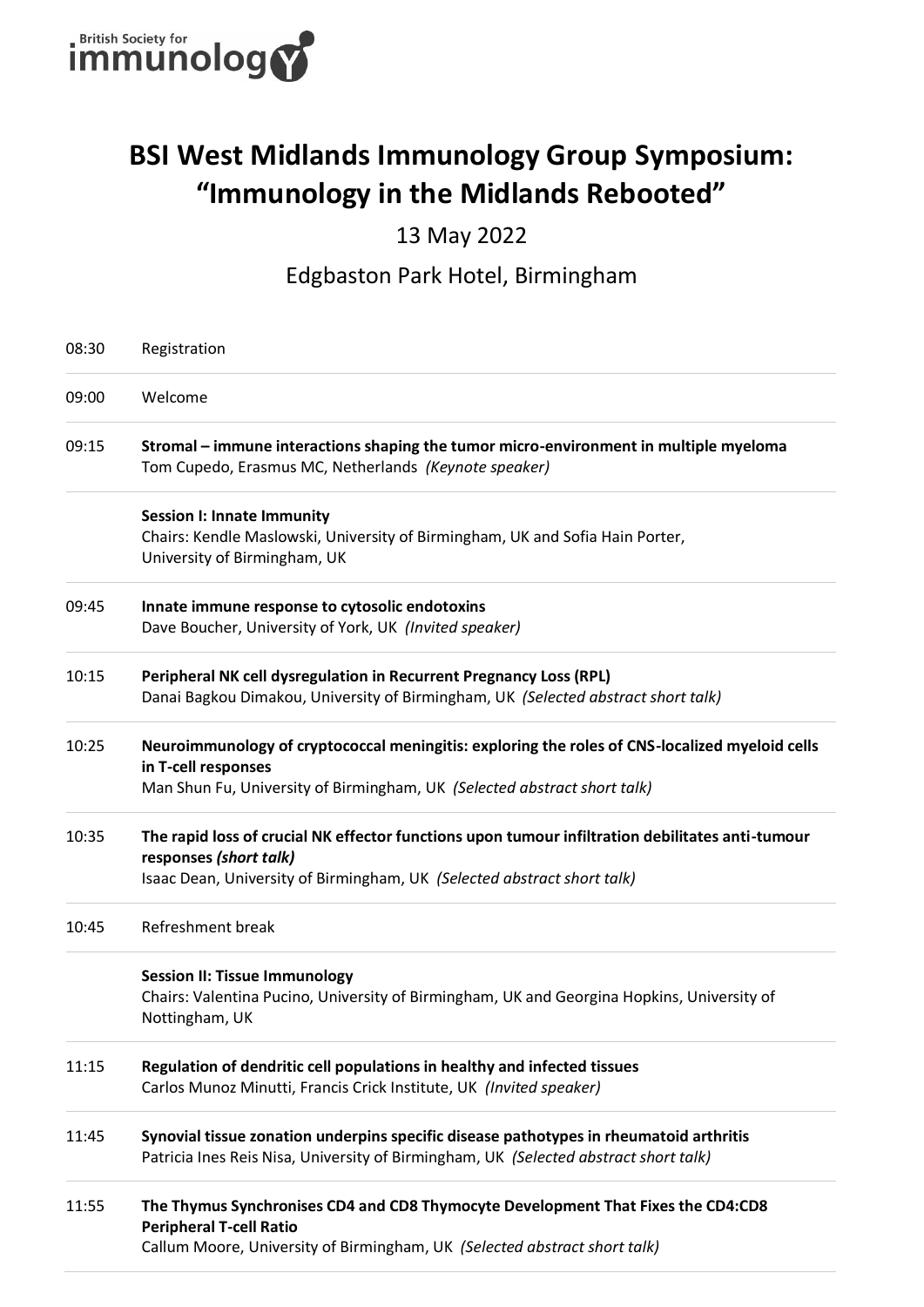# **immunology**

| 12:05 | Fungal growth in microglia promotes microbial adaptation and infection<br>of the central nervous system<br>Sally Hashim Mohamed, University of Birmingham, UK (Selected abstract short talk)                                                            |
|-------|---------------------------------------------------------------------------------------------------------------------------------------------------------------------------------------------------------------------------------------------------------|
| 12:15 | Lunch and poster session I from 12:45 to 13:15                                                                                                                                                                                                          |
|       | <b>Session III: Environmental cues</b><br>Chairs: Ewan Ross, Aston University, UK and Nancy Gomez, University of Nottingham, UK                                                                                                                         |
| 13:15 | Comprehensive analysis of cigarette smoke/e-cigarette induced extracellular vesicles<br>from peripheral blood mononuclear cells<br>Lucy Fairclough, University of Nottingham, UK (Invited speaker)                                                      |
| 13:35 | TNF- $\alpha$ drives naïve CD4+ T cell metabolic reprogramming upon activation<br>Emma Bishop, University of Birmingham, UK (Selected abstract short talk)                                                                                              |
| 13:45 | Combined single cell profiling technologies reveal novel modulation of Wnt signalling<br>in synovial fibroblasts during the resolution phase of inflammatory arthritis<br>Lucy-Jayne Marsh, University of Birmingham, UK (Selected abstract short talk) |
| 13:55 | EVs from apoptotic cells modulate the immune response<br>Andrew Devitt, Aston University, UK (Invited speaker)                                                                                                                                          |
| 14:15 | Refreshments and poster session II from 14:15 to 15:00                                                                                                                                                                                                  |
|       | <b>Session IV: Adaptive Immunity</b><br>Chairs: David Bending, University of Birmingham, UK and Zhi Li, University of Birmingham, UK                                                                                                                    |
| 15:00 | Ageing and the response to vaccination<br>Michelle Linterman, Babraham Institute, UK (Invited speaker)                                                                                                                                                  |
| 15:30 | Nr4a1-timer of cell kinetics and activity (Tocky) reporter mice: A tool to exploring temporal T- and<br><b>B-cell response to TCR engagement</b><br>Emma Jennings, University of Birmingham, UK (Selected abstract short talk)                          |
| 15:40 | B cell activation and autoimmunity in a mouse model of B cell anergy<br>Ashley Hudson, University of Birmingham, UK (Selected abstract short talk)                                                                                                      |
| 15:50 | Force application to the T cell receptor controls T cell activation<br>Joseph Clarke, University of Birmingham, UK (Selected abstract short talk)                                                                                                       |
| 16:00 | Closing remarks and prizes                                                                                                                                                                                                                              |
| 16:15 | Networking reception                                                                                                                                                                                                                                    |
| 17:30 | Close                                                                                                                                                                                                                                                   |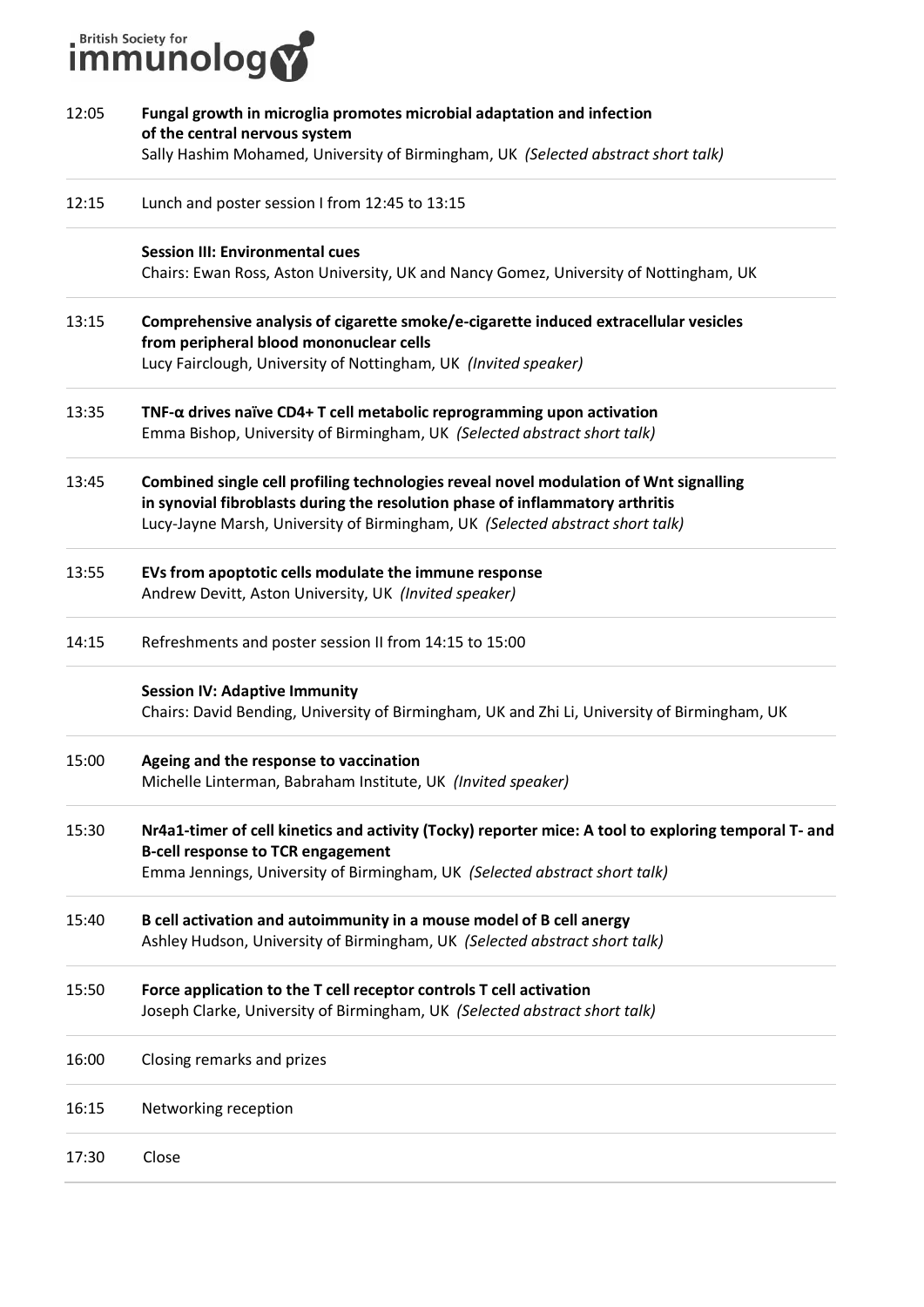

### **Poster presentations**

P.01 **CCR7 directs medulla-dependent development of effector gd T-cells in the murine thymus** Kieran James, University of Birmingham, UK

P.02 **Cytokeratin-19 Labels A Population Of Multi-potent mTEC Progenitors In The Embryonic Thymus** Beth Lucas, University of Birmingham, UK

P.03 **Vaccines against SARS-CoV-2 are effective among healthcare workers: a systemic review and meta-analysis**

Oliver Galgut, University of Birmingham, UK

P.04 **Eosinophils are an essential element of a type 2 immune axis that controls thymus regeneration** Emilie J. Cosway, University of Birmingham, UK

P.05 **Characterising migration of memory B cells emerging from germinal centres** Cameron J M Burnett, University of Birmingham, UK

P.06 **PD1 pathway blockade augments T cell receptor signal strength within CD4+ Tumor Infiltrating Lymphocytes**

Lozan Sheriff, University of Birmingham, UK

P.07 **CXCL12 Identifies Heterogeneity In Cortical Epithelial Cells** Andrea White, University of Birmingham, UK

P.08 **Immunomodulatory effects of Salmonella, E. coli and Lactobacillus- treated tumour organoids** Riahne McQuade, University of Birmingham, UK

P.09 **Cross reactivity of serological response to SARS-CoV-2 vaccination with viral variants of concern detected by lateral flow assay**

Daniel Ebanks, University of Birmingham, UK

P.10 **Is the serum Ig subclass response post SARS-CoV-2 vaccination affected by prior SARS-CoV-2 infection?** Alex Cook, University of Birmingham, UK

P.11 **A cell biology imaging analysis pipeline to characterise SARS-CoV-2 variants** Harriet Hill, University of Birmingham, UK

P.12 **Phosphoantigen-based prodrugs (ProPAgens) as potent stimulators of Vγ9Vδ2 T cell activation and antitumour cytotoxicity**

Maria Sharif, University of Birmingham, UK

P.13 **A comparison of serum and saliva antiviral antibody levels following SARS-CoV-2 infection and vaccination in healthcare workers**

Sian E. Faustini, University of Birmingham, UK

P.14 **Hypoxia suppresses TCR signalling, activation and effector function of CD8+ T cells** Fulton-Ward T, University of Birmingham, UK

P.15 **Imaging inflammation and bleeding in the fungal-infected CNS** Sofia Hain, University of Birmingham, UK

P.16 **Bacterial cancer therapy induces patient-specific responses in human colorectal tumour organoids** Gillian Mackie, University of Birmingham, UK

P.17 **Characterising B-cell derived extracellular vesicles and their role in T-cell trafficking**

P. Nathan, University of Birmingham, UK

P.18 **Interplay between NAIPs and prostaglandins in colonic infection, inflammation and cancer** Lisa Scarfe, University of Birmingham, UK

P.19 **Improving B cell responses to self in cancer** Fernanda N. Escobar-Riquelme, University of Birmingham, UK